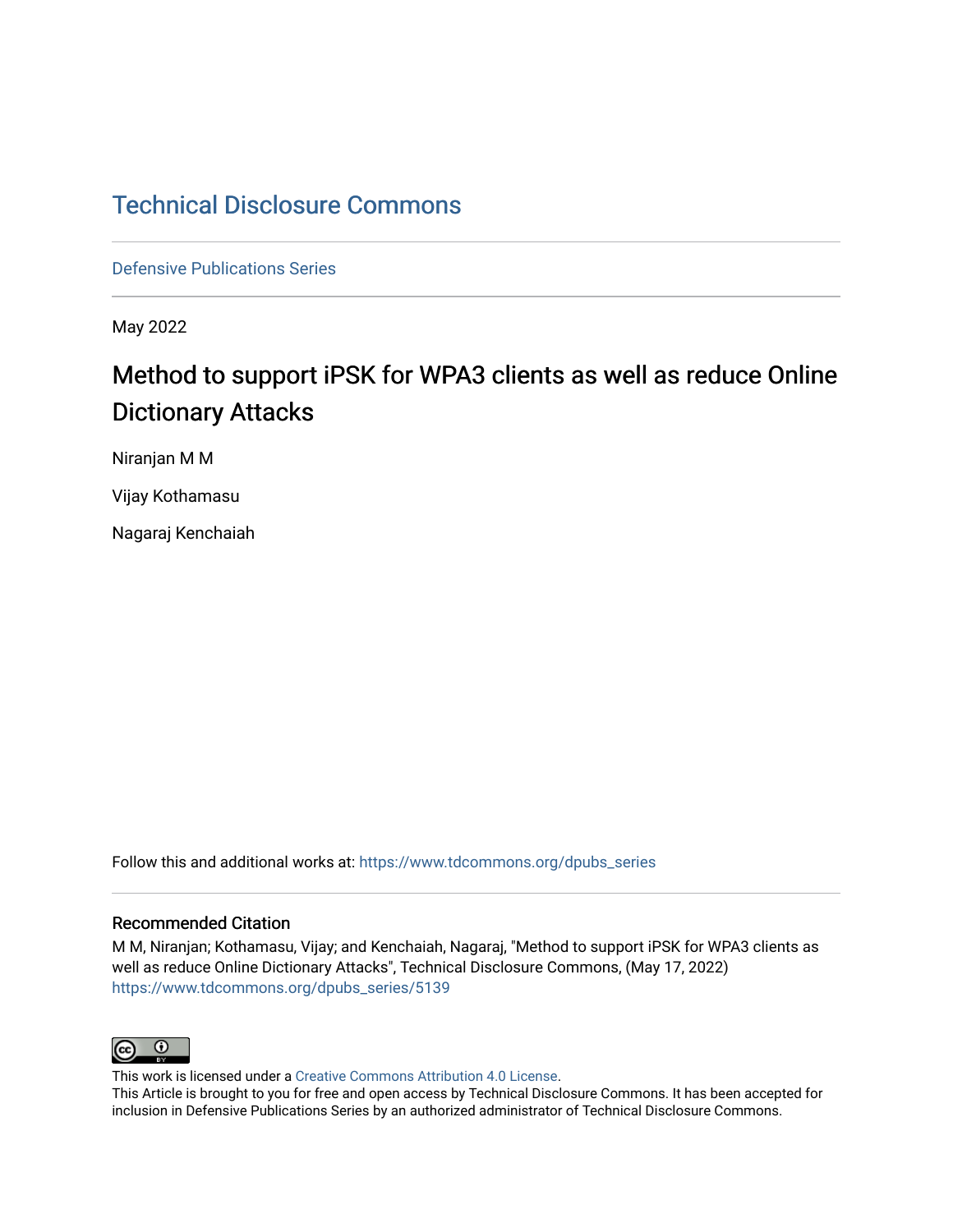Method to support iPSK for WPA3 clients as well as reduce Online Dictionary Attacks

#### AUTHORS:

Niranjan M M Vijay Kothamasu Nagaraj Kenchaiah

#### ABSTRACT

WPA3 was developed with the backward compatibility into consideration, i.e., if WPA3 is enabled on WPA2+PSK SSID (also called mixed mode), then both WPA3 and WPA2-only clients can associate to same SSID. This will work as long as SSID is configured to use default-PSK. In other words, if SSID is configured with iPSK, then WPA2-only clients can associate to the SSID using iPSK, but WPA3 clients fails to associate to this SSID using iPSK, as current WPA3 SAE negotiation does not consider iPSK (unique PSK per client). Also, WPA3 was introduced to combat offline dictionary attacks on WPA2+PSK by using SAE protocol where-in an attacker would not be able to go through a word-list and compute a PMK that comes from the dragonfly handshake to test the MIC of a PTK off-line without interacting with the Authenticator. But still WPA3 is vulnerable to online dictionary attacks. The technique presented herein propose method to support iPSK even for the WPA3 clients and much more beneficial for the mixed-mode (i.e., supporting both WPA2 and WPA3 clients with iPSK) deployments. Also, this method decreases the attack surface of the WPA3 by aborting/breaking the SAE negotiation as early as possible.

## DETAILED DESCRIPTION

As we know, WPA3 was developed with the backward compatibility into consideration, i.e., if WPA3 is enabled on WPA2+PSK SSID (also called mixed mode), then both WPA3 and WPA2-only clients can associate to same SSID. This will work as long as SSID is configured to use default-PSK. In other words, if SSID is configured with iPSK, then WPA2-only clients can associate to the SSID using iPSK, but WPA3 clients fails to associate to this SSID using iPSK, as current WPA3 SAE negotiation does not consider iPSK (unique PSK per client).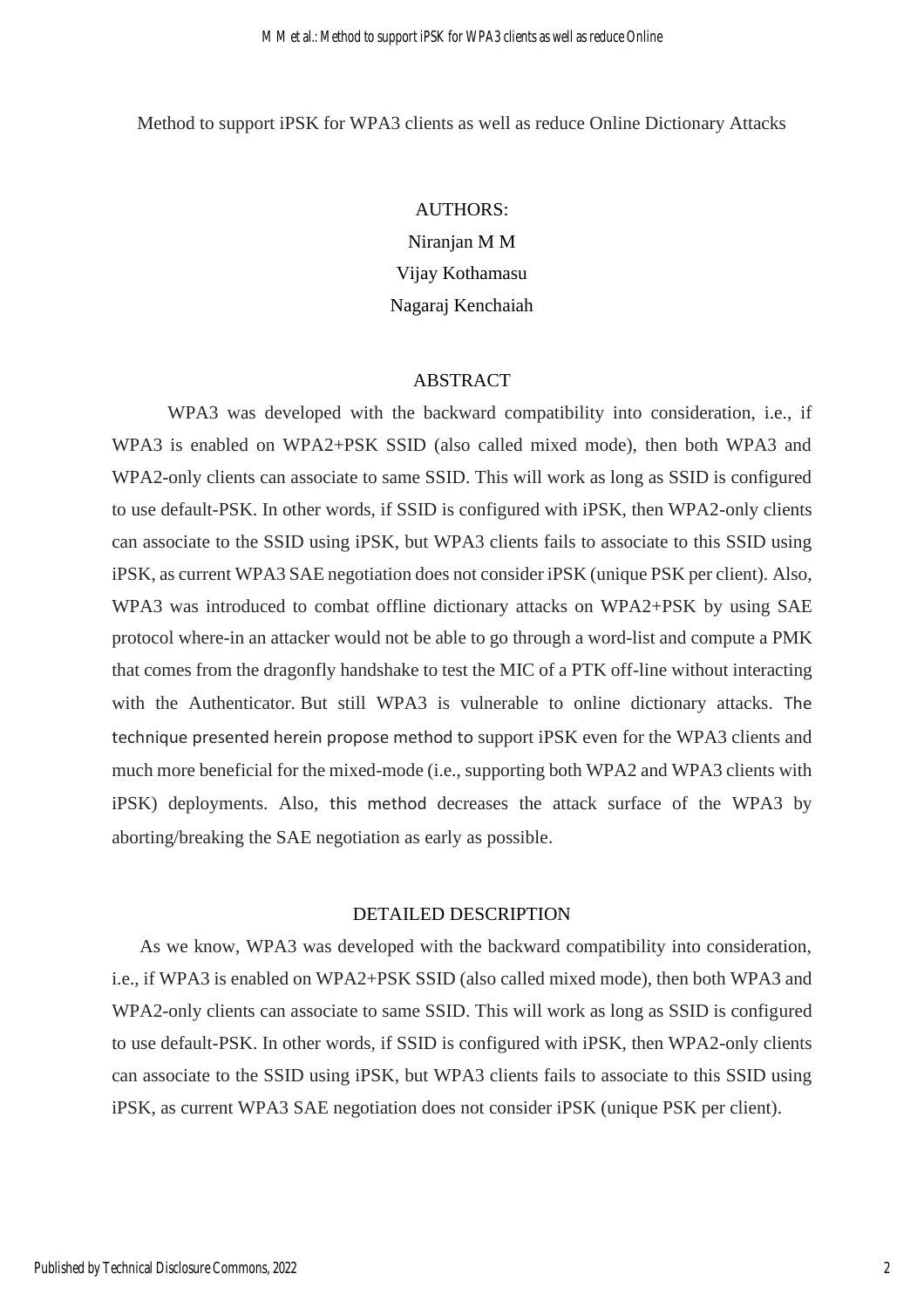Also, WPA3 was introduced to combat offline dictionary attacks on WPA2+PSK by using SAE protocol where-in an attacker would not be able to go through a word-list and compute a PMK that comes from the dragonfly handshake to test the MIC of a PTK off-line without interacting with the Authenticator. But still WPA3 is vulnerable to online dictionary attacks.

The technique presented herein propose method to support iPSK even for the WPA3 clients and much more beneficial for the mixed-mode (i.e., supporting both WPA2 and WPA3 clients with iPSK) deployments. Also, this method decreases the attack surface of the WPA3 by aborting/breaking the SAE negotiation as early as possible. With this method, iPSK for WPA3 clients is supported as well as it reduces the 'online dictionary attacks' on WPA3 SAE protocol by introducing a communication mechanism (Access-Request/Access-Accept) with the Authentication Server to fetch iPSK for corresponding client's mac-address as well as using One Time Cookie (OTC), which is shared in encrypted form between Authenticator and Supplicant. Further, this OTC would be validated by Authenticator before sending "Authentication (SAE Confirm)" message back to Supplicant. If validation fails, Authenticator abort/break the SAE session and sends "SAE Confirm Failure" to the Supplicant.

As per this method, upon receiving "Authentication (SAE Commit") from the Supplicant (client), Authenticator (WLC) communicate with the Authentication Server (AAA server) to get iPSK corresponding to the mac-address of the client. Along with iPSK, Authentication server generates unique "One Time Cookie (OTC)" and send it to Authenticator. Authenticator uses iPSK to generate parameters (Password Element [PE], kck, mk etc.,) for SAE (Note: "mk" is used as PMK for 802.11i four-way handshake later). Since this method retrieves iPSK corresponding to the client mac-address from the Authentication Server, iPSK clients can associate to the WPA3 enabled SSID as well as to overcome the limitation of mixed mode (where WPA3 and WPA2 clients can be associated to SSID where-in both WPA3 and WPA2+PSK are configured. This also helps to reduce attack surface where attacker is trying with different mac-address and different pass-phrase combinations. Later, Authenticator encrypts the OTC using Password Element (PE) and sends to Supplicant as part of "Authentication (SAE Commit)" message. Upon receiving "SAE Commit", Supplicant generate parameters (kck, mk etc.,) for SAE and further decrypts the OTC using "Password Element". Further, Supplicant generate and send "Authentication (SAE Confirm)" message along with OTC encrypted using "mk" to the Authenticator. Upon receiving "SAE Confirm" message, Authenticator decrypt the OTC using "mk" and validates the OTC. If validation is successful, then it sends "Authentication (SAE Confirm)" message back to Supplicant. If OTC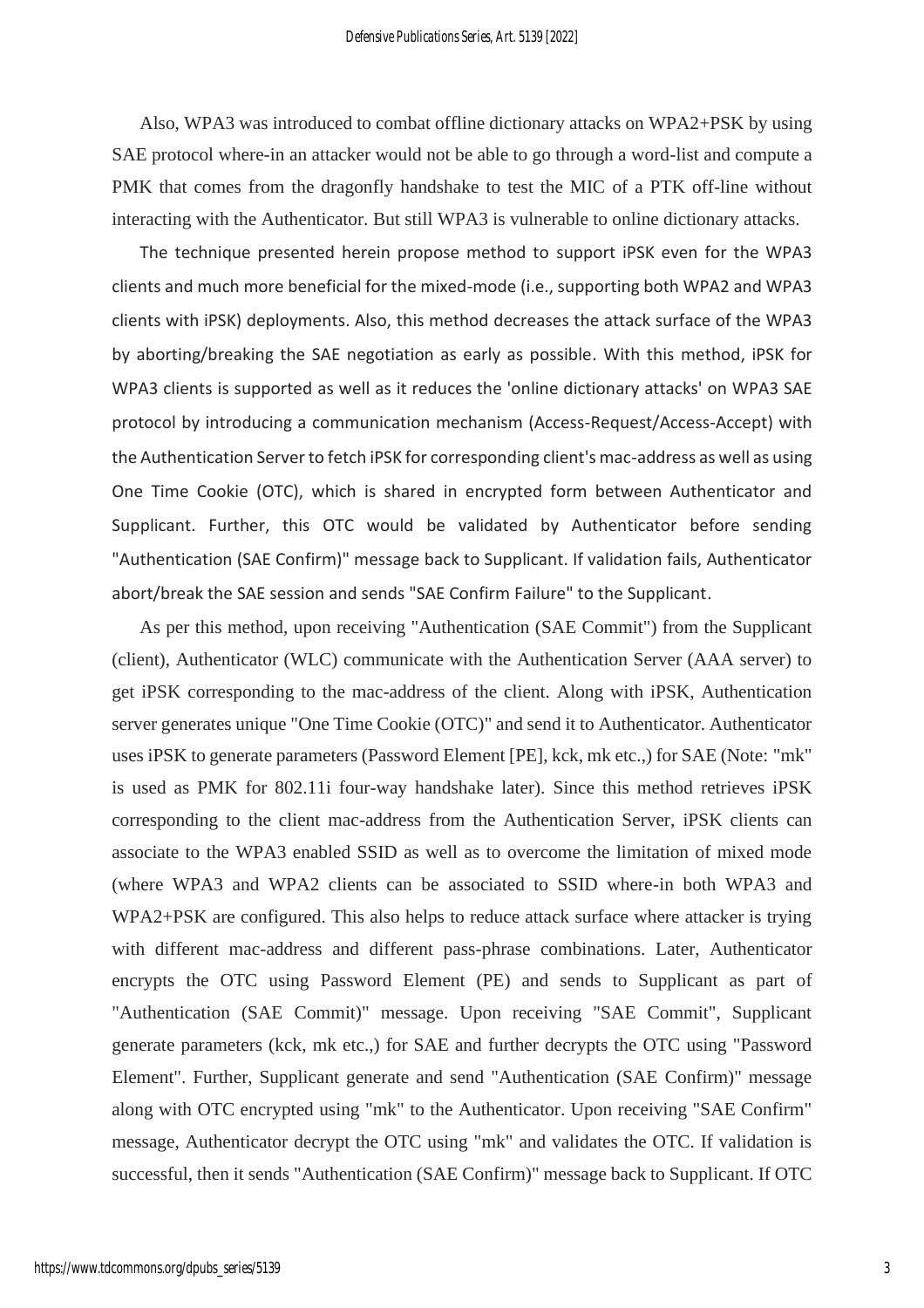validation fails, it aborts/breaks the SAE session and sends "SAE Confirm Failure" to Supplicant. Since SAE session aborted upon OTC validation failure, it reduces the attack surface of WPA3 for Online Dictionary Attack.

Figure-1 describe method to support iPSK for WPA3 clients and also reduce Online Dictionary Attacks.



Figure-1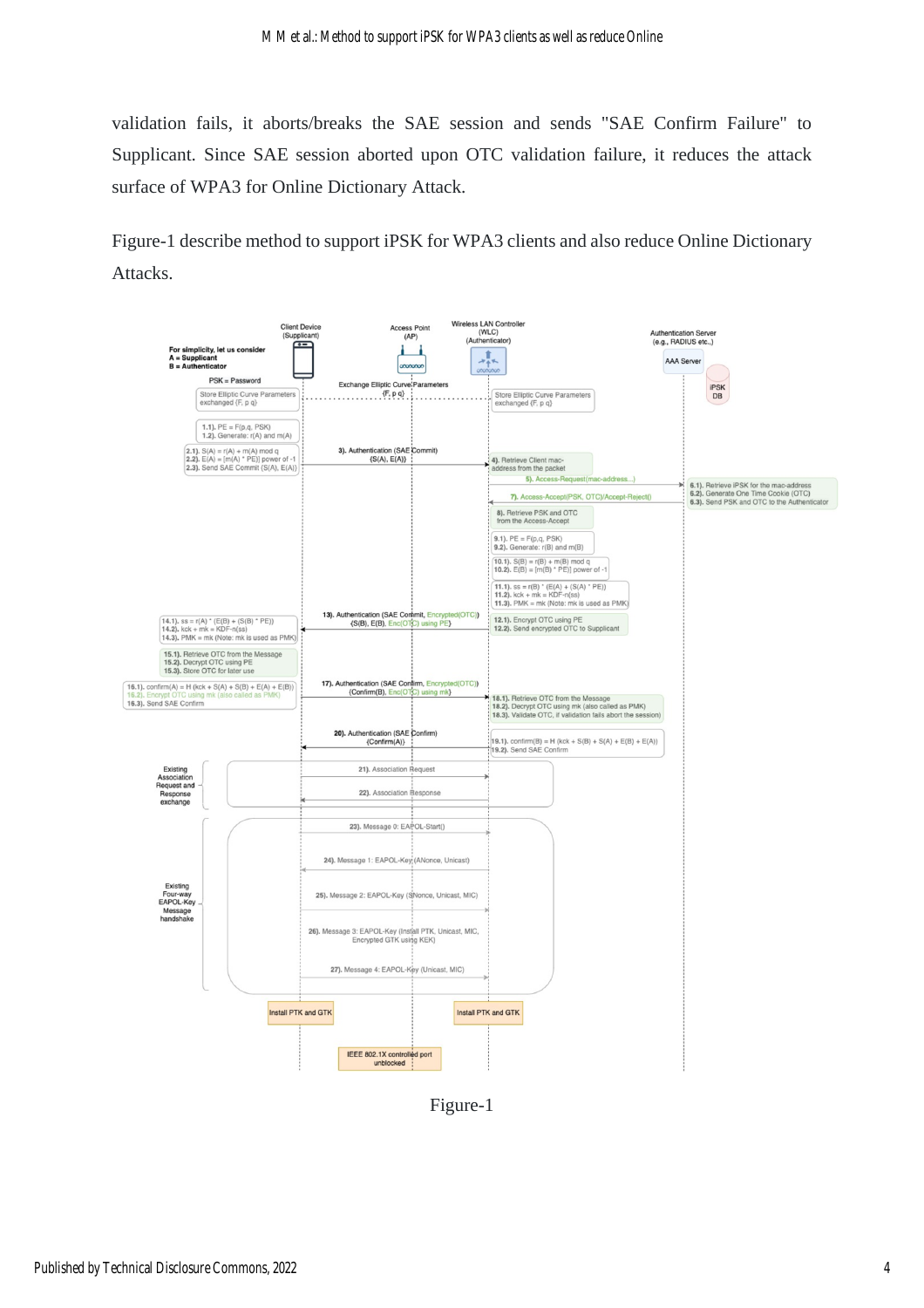The technique presented herein is explained in detail as below:

- As part of WPA3 SAE protocol, Supplicant and Authenticator exchange and store Elliptic Curve Parameters (p, q).
- Note: Since SAE protocol flow uses multiple independent parameters both on Supplicant and Authenticator, for simplicity, suffixing the parameters of Supplicant with "A" and the parameters of Authenticator with "B".
- On Supplicant (Client):
	- o Supplicant generate Password Element (PE) using negotiated algorithm F and Elliptic Curve Parameters  $(p, q)$ . It also generates  $r(A)$  and  $m(A)$ .
	- $\circ$  Later r(A) and m(A) are used to generate S(A) and E(A) as mentioned in the above diagram.
	- o Supplicant sends "Authentication (SAE Commit)" message along with S(A) and E(A) to the Authenticator.
- On Authenticator (WLC):
	- o Upon receiving SAE Commit, Authenticator retrieves the S(A), E(A) and Client mac-address. Stores S(A) and E(A) for later use.
	- o Authenticator sends Access-Request with Client mac-address to the Authentication Server (AAA server). [In some deployments, local AAA server would be running on the Authenticator itself].
- On Authentication Server (AAA server):
	- o Upon receiving Access-Request, AAA server retrieve iPSK corresponding to the mac-address of the Client as well as generate unique One Time Cookie (OTC) having details of client authentication record as well as expiry time/date.
	- o AAA server sends Access-Accept along with retrieved PSK and OTC to the Authenticator.
	- o If iPSK to mac-address is not found, then AAA server sends Access-Reject to Authenticator.
- On Authenticator (WLC):
	- o Upon receiving Access-Accept, Authenticator retrieves PSK and OTC.
	- o Authenticator uses PSK to generate Password Element (PE) using earlier stored  $(p, q)$  using function  $F()$ .
	- $\circ$  Also, Authenticator generates r(B) and m(B).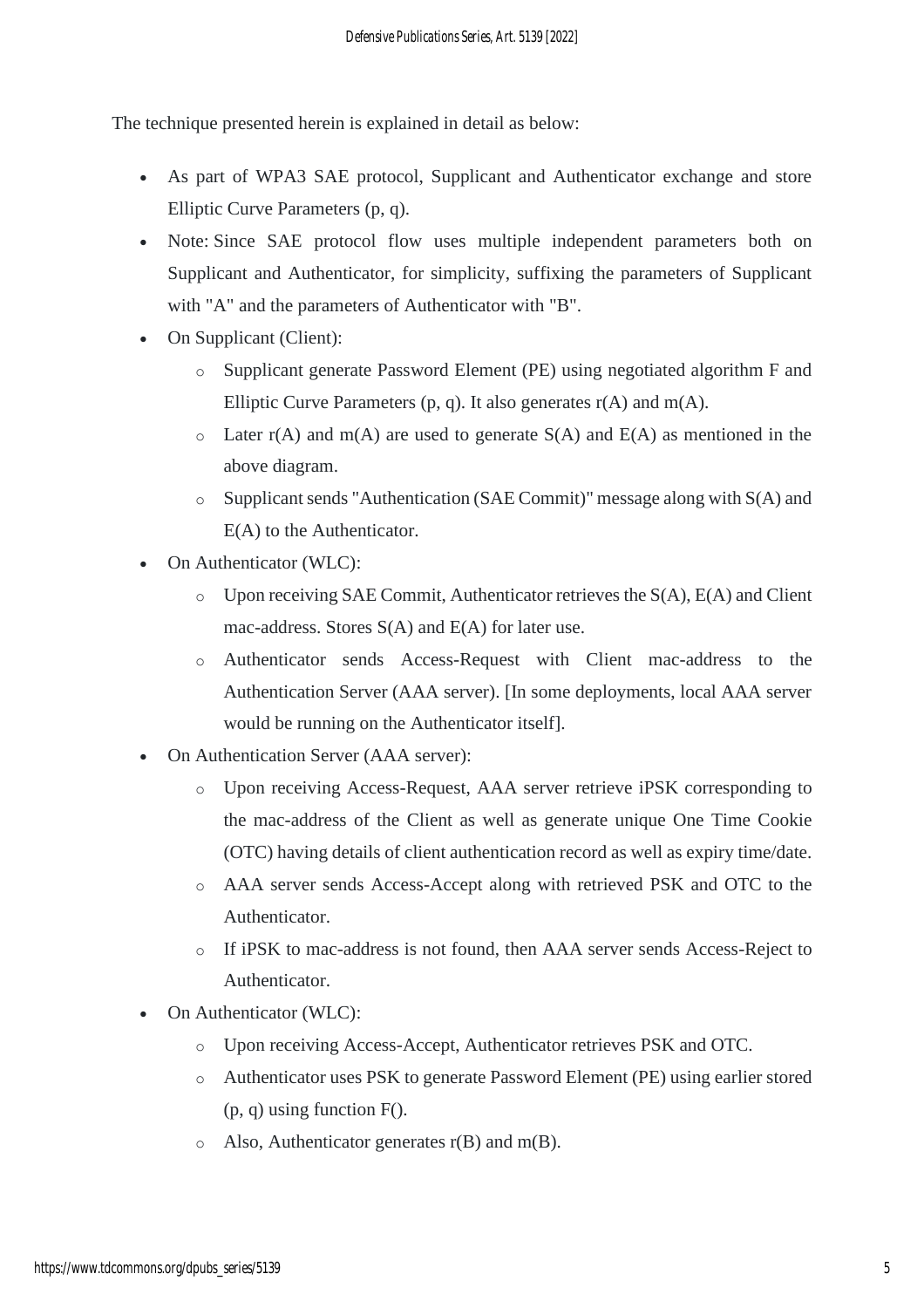- $\circ$  r(B) and m(B) are used for generating S(B) and E(B) as mentioned in the above diagram.
- $\circ$  Further,  $S(A)$  and  $E(A)$  received earlier from the Supplicant are used to generate ss and kck as below:
	- $ss = r(B) * (E(A) + (S(A) * PE))$
	- $\text{c}$  kck + mk = KDF-n(ss).
- o Authenticator sends "Authentication (SAE Commit)" message along with S(B) and E(B) to the Supplicant.
- o This message also carries One Time Cookie (OTC) received from the AAA server, which is encrypted using Password Element (PE).
- On Supplicant (Client):
	- o Upon receiving SAE Commit, Supplicant retrieves the S(B), E(B) and encrypted OTC.
	- $\circ$  Further, Supplicant uses S(B) and E(B) to generate ss and kck as below:
		- $ss = r(A) * (E(B) + (S(B) * PE))$
		- $\text{c}$  kck + mk = KDF-n(ss).
	- o Also Supplicant decrypts OTC using Password Element (PE) and store OTC for later use.
	- o Further, Supplicant generate and send "Authentication (SAE Confirm)" message with confirm(A) = H(kck + S(A) + S(B) + E(A) + E(B)) to the Authenticator.
	- o This message also carries OTC encrypted using "mk".
- On Authenticator:
	- o Upon receiving "SAE Confirm", Authenticator retrieves encrypted OTC from the message. Decrypt the OTC using "mk" generated earlier.
	- o Authenticator validates the OTC. If validation is success, it will send "Authentication (SAE Confirm)" message with confirm(B) = H (kck +  $S(B)$  +  $S(A) + E(B) + E(A)$  to the Supplicant. If validation fails, abort the session and send "SAE Failure" back to the Supplicant.
	- o Since SAE session aborted upon OTC validation failure, it reduces the attack surface of WPA3 for Online Dictionary Attack.
- On Supplicant:
	- o Upon receiving SAE Confirm, Supplicant would go for association phase and followed by EAPOL four-way handshake process as per the existing art.